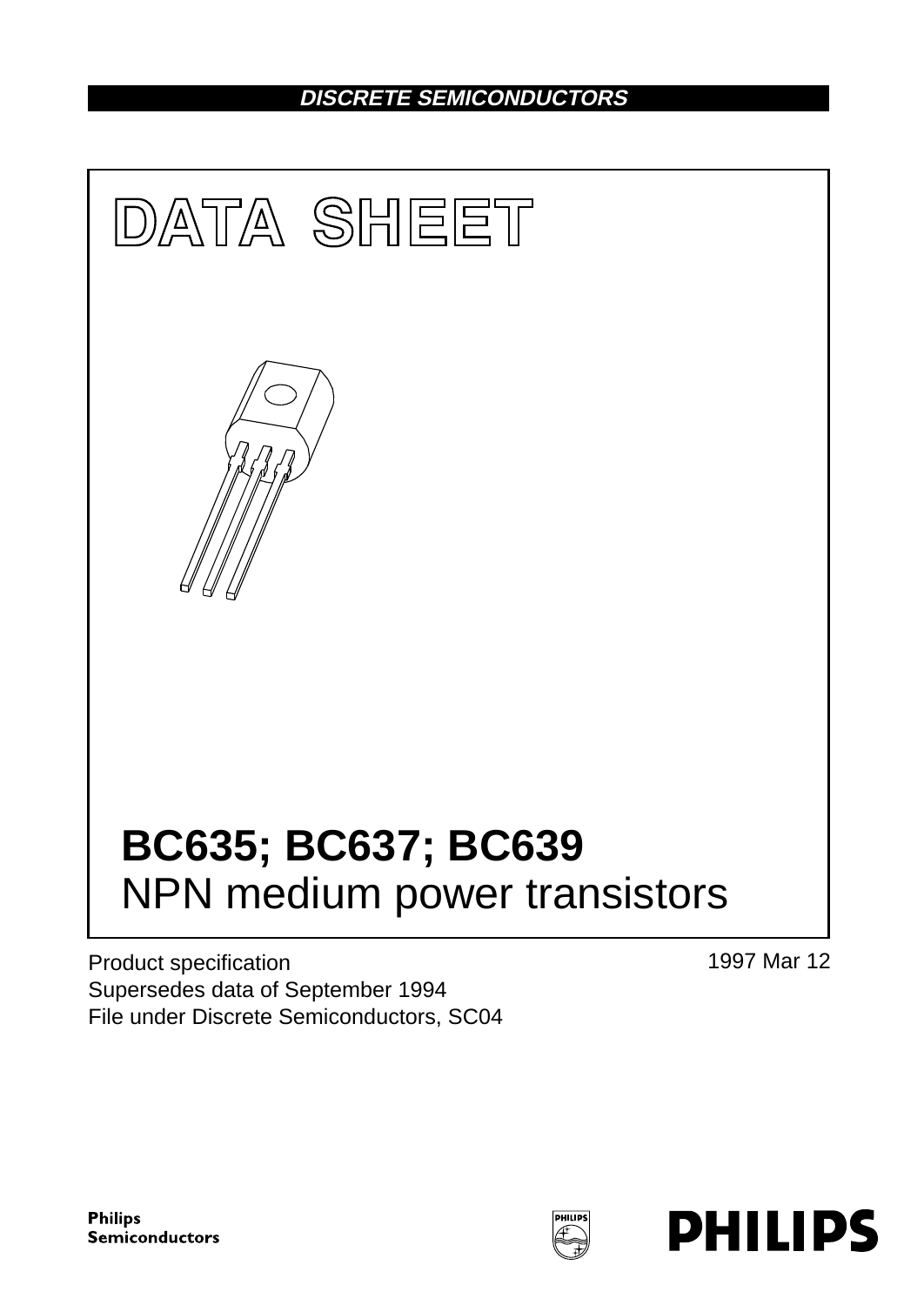### **FEATURES**

- High current (max. 1 A)
- Low voltage (max. 80 V).

### **APPLICATIONS**

• Driver stages of audio/video amplifiers.

### **DESCRIPTION**

NPN transistor in a TO-92; SOT54 plastic package. PNP complements: BC636, BC638 and BC640.

### **PINNING**

| <b>PIN</b> | <b>DESCRIPTION</b> |
|------------|--------------------|
|            | base               |
|            | collector          |
|            | emitter            |



| <b>SYMBOL</b>          | <b>PARAMETER</b>          | <b>CONDITIONS</b>                          | MIN.                     | MAX. | <b>UNIT</b>    |
|------------------------|---------------------------|--------------------------------------------|--------------------------|------|----------------|
| V <sub>CBO</sub>       | collector-base voltage    | open emitter                               |                          |      |                |
|                        | <b>BC635</b>              |                                            |                          | 45   | ν              |
|                        | <b>BC637</b>              |                                            |                          | 60   | ν              |
|                        | <b>BC639</b>              |                                            | $\overline{\phantom{0}}$ | 100  | V              |
| <b>V<sub>CEO</sub></b> | collector-emitter voltage | open base                                  |                          |      |                |
|                        | <b>BC635</b>              |                                            |                          | 45   | ν              |
|                        | <b>BC637</b>              |                                            |                          | 60   | ν              |
|                        | <b>BC639</b>              |                                            | –                        | 80   | ν              |
| $I_{CM}$               | peak collector current    |                                            |                          | 1.5  | $\overline{A}$ |
| $P_{\text{tot}}$       | total power dissipation   | $T_{amb} \leq 25 °C$                       |                          | 0.83 | W              |
| $h_{FE}$               | DC current gain           | $I_C = 150$ mA; $V_{CE} = 2$ V             | 40                       | 250  |                |
| $f_T$                  | transition frequency      | $I_C$ = 50 mA; $V_{CF}$ = 5 V; f = 100 MHz | 100                      |      | <b>MHz</b>     |

#### **QUICK REFERENCE DATA**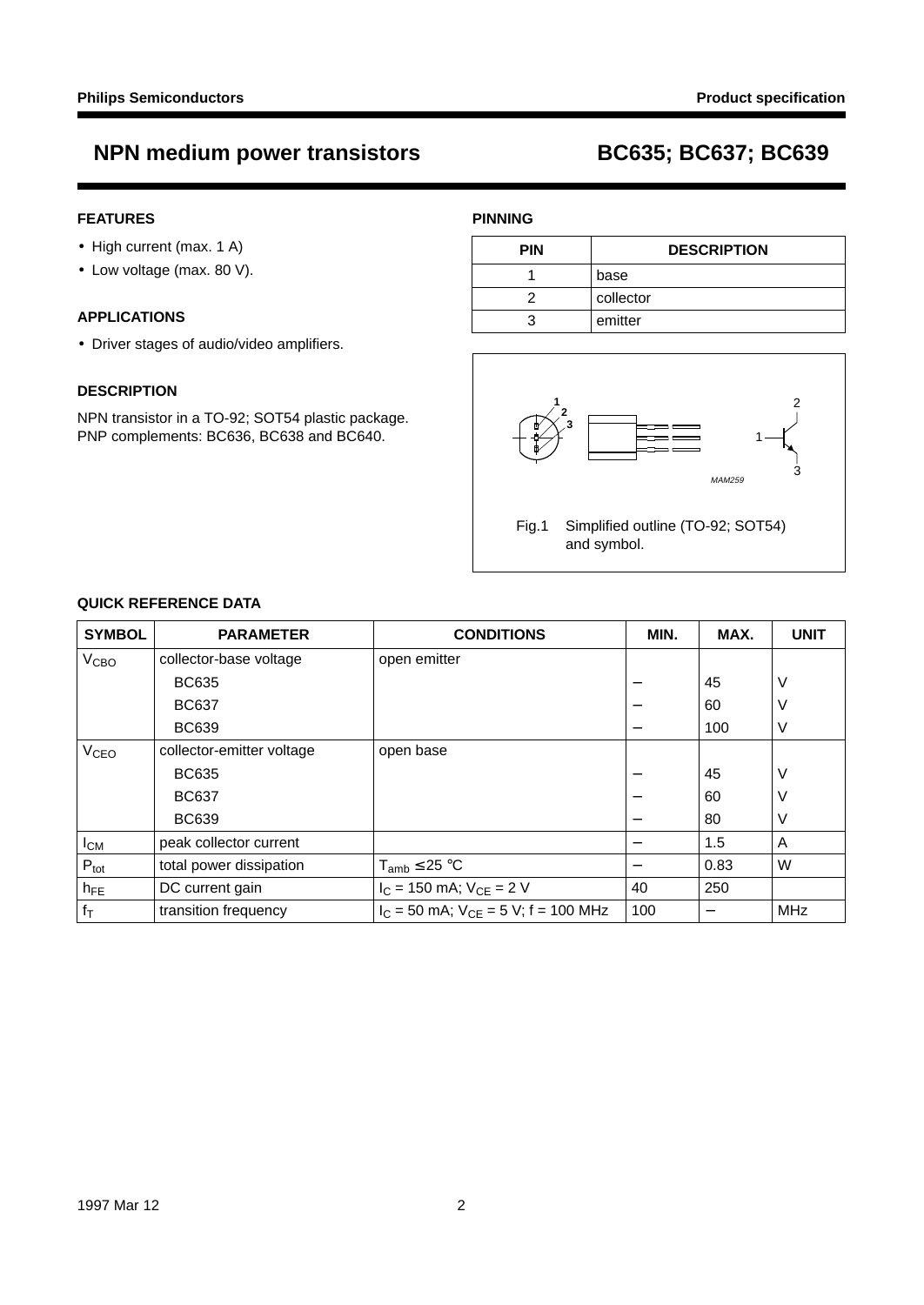### **LIMITING VALUES**

In accordance with the Absolute Maximum Rating System (IEC 134).

| <b>SYMBOL</b>          | <b>PARAMETER</b>              | <b>CONDITIONS</b>    | MIN.  | MAX.   | <b>UNIT</b>       |
|------------------------|-------------------------------|----------------------|-------|--------|-------------------|
| V <sub>CBO</sub>       | collector-base voltage        | open emitter         |       |        |                   |
|                        | <b>BC635</b>                  |                      |       | 45     | V                 |
|                        | <b>BC637</b>                  |                      |       | 60     | V                 |
|                        | <b>BC639</b>                  |                      | —     | 100    | V                 |
| <b>V<sub>CEO</sub></b> | collector-emitter voltage     | open base            |       |        |                   |
|                        | <b>BC635</b>                  |                      |       | 45     | V                 |
|                        | <b>BC637</b>                  |                      |       | 60     | ٧                 |
|                        | <b>BC639</b>                  |                      | —     | 80     | V                 |
| <b>VEBO</b>            | emitter-base voltage          | open collector       | —     | 5      | V                 |
| $I_{\rm C}$            | collector current (DC)        |                      | -     |        | A                 |
| $I_{CM}$               | peak collector current        |                      | -     | 1.5    | A                 |
| <b>I</b> BM            | peak base current             |                      |       | 200    | mA                |
| $P_{\text{tot}}$       | total power dissipation       | $T_{amb} \leq 25 °C$ |       | 0.83   | W                 |
| $T_{\text{stg}}$       | storage temperature           |                      | $-65$ | $+150$ | $^{\circ}C$       |
| T <sub>i</sub>         | junction temperature          |                      |       | 150    | $^{\circ}{\rm C}$ |
| $I_{amb}$              | operating ambient temperature |                      | $-65$ | $+150$ | $^{\circ}{\rm C}$ |

### **THERMAL CHARACTERISTICS**

| <b>SYMBOL</b> | <b>PARAMETER</b>                            | <b>CONDITIONS</b> | VALUE | UNIT |
|---------------|---------------------------------------------|-------------------|-------|------|
| $R_{th j-a}$  | thermal resistance from junction to ambient | note              | 150   | K/W  |

**Note**

1. Transistor mounted on an FR4 printed-circuit board.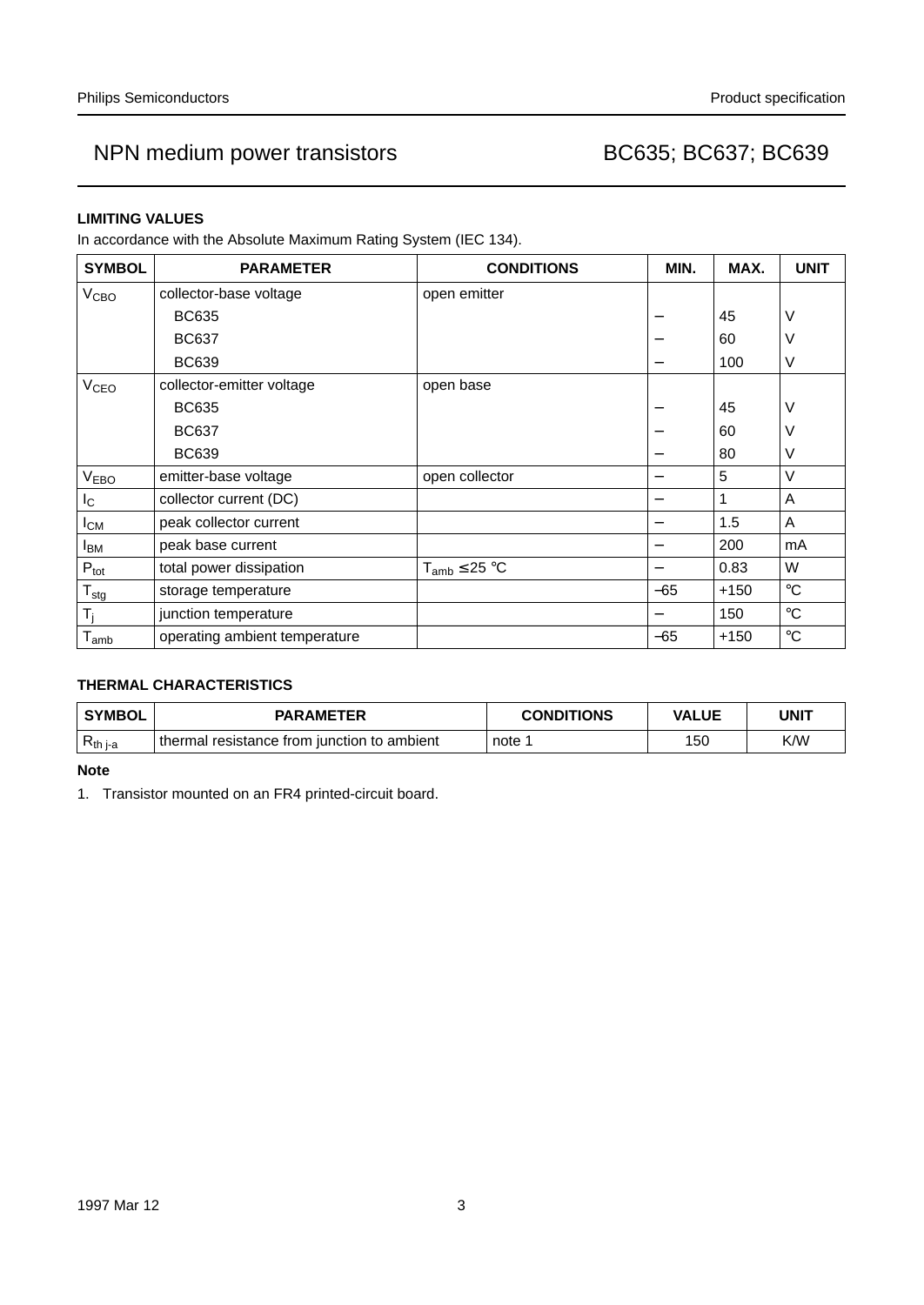### **CHARACTERISTICS**

 $T_i = 25$  °C unless otherwise specified.

| <b>SYMBOL</b>                                                 | <b>PARAMETER</b>                                    | <b>CONDITIONS</b>                           | MIN.                     | MAX.                     | <b>UNIT</b> |
|---------------------------------------------------------------|-----------------------------------------------------|---------------------------------------------|--------------------------|--------------------------|-------------|
| I <sub>CBO</sub>                                              | collector cut-off current                           | $I_E = 0$ ; $V_{CB} = 30$ V                 |                          | 100                      | nA          |
|                                                               |                                                     | $I_E = 0$ ; $V_{CB} = 30$ V; $T_i = 150$ °C |                          | 10                       | μA          |
| $I_{EBO}$                                                     | emitter cut-off current                             | $I_C = 0$ ; $V_{EB} = 5 V$                  | $\overline{\phantom{m}}$ | 100                      | nA          |
| $h_{FE}$                                                      | DC current gain                                     | $V_{CE}$ = 2 V; see Fig.2                   |                          |                          |             |
|                                                               |                                                     | $I_C = 5$ mA                                | 40                       |                          |             |
|                                                               |                                                     | $I_C = 150$ mA                              | 40                       | 250                      |             |
|                                                               |                                                     | $I_C = 500$ mA                              | 25                       | $\overline{\phantom{0}}$ |             |
| $h_{FE}$                                                      | DC current gain                                     | $I_C$ = 150 mA; $V_{CE}$ = 2 V; see Fig.2   |                          |                          |             |
|                                                               | BC635-10; BC637-10; BC639-10                        |                                             | 63                       | 160                      |             |
|                                                               | BC635-16; BC637-16; BC639-16                        |                                             | 100                      | 250                      |             |
| V <sub>CEsat</sub>                                            | collector-emitter saturation voltage                | $I_C$ = 500 mA; $I_B$ = 50 mA               |                          | 500                      | mV          |
| $V_{BE}$                                                      | base-emitter voltage                                | $I_C = 500$ mA; $V_{CE} = 2$ V              | —                        |                          | V           |
| $f_T$                                                         | transition frequency                                | $I_C = 50$ mA; $V_{CE} = 5$ V; f = 100 MHz  | 100                      |                          | <b>MHz</b>  |
| $\frac{\mathsf{h}_{\mathsf{FE1}}}{\mathsf{h}_{\mathsf{FE2}}}$ | DC current gain ratio of the<br>complementary pairs | $ I_C $ = 150 mA; $ V_{CF} $ = 2 V          |                          | 1.6                      |             |

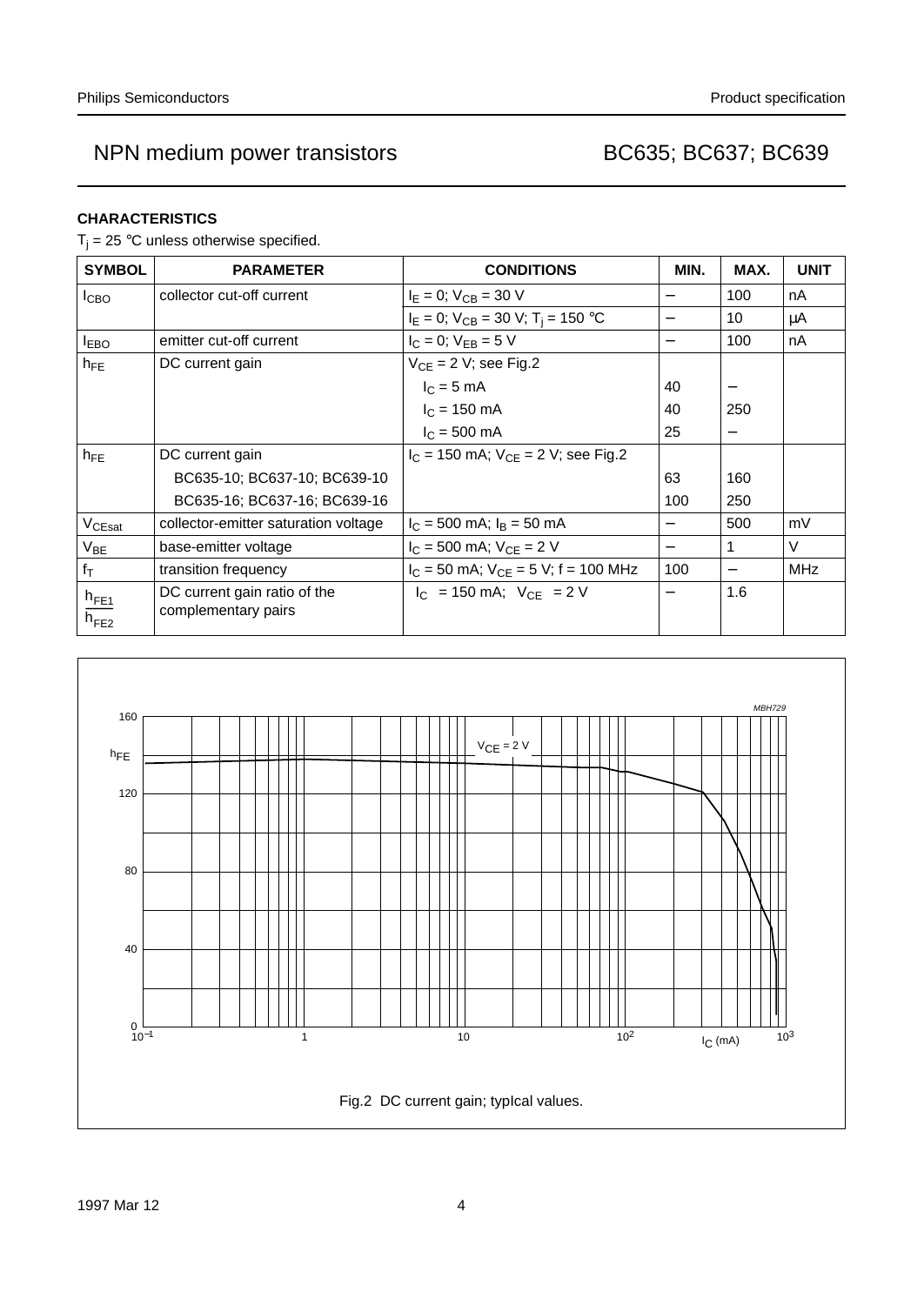#### **PACKAGE OUTLINE**



SOT54 | TO-92 | SC-43 |  $\leftarrow$  |  $\leftarrow$  | 97-02-28

 **IEC JEDEC EIAJ**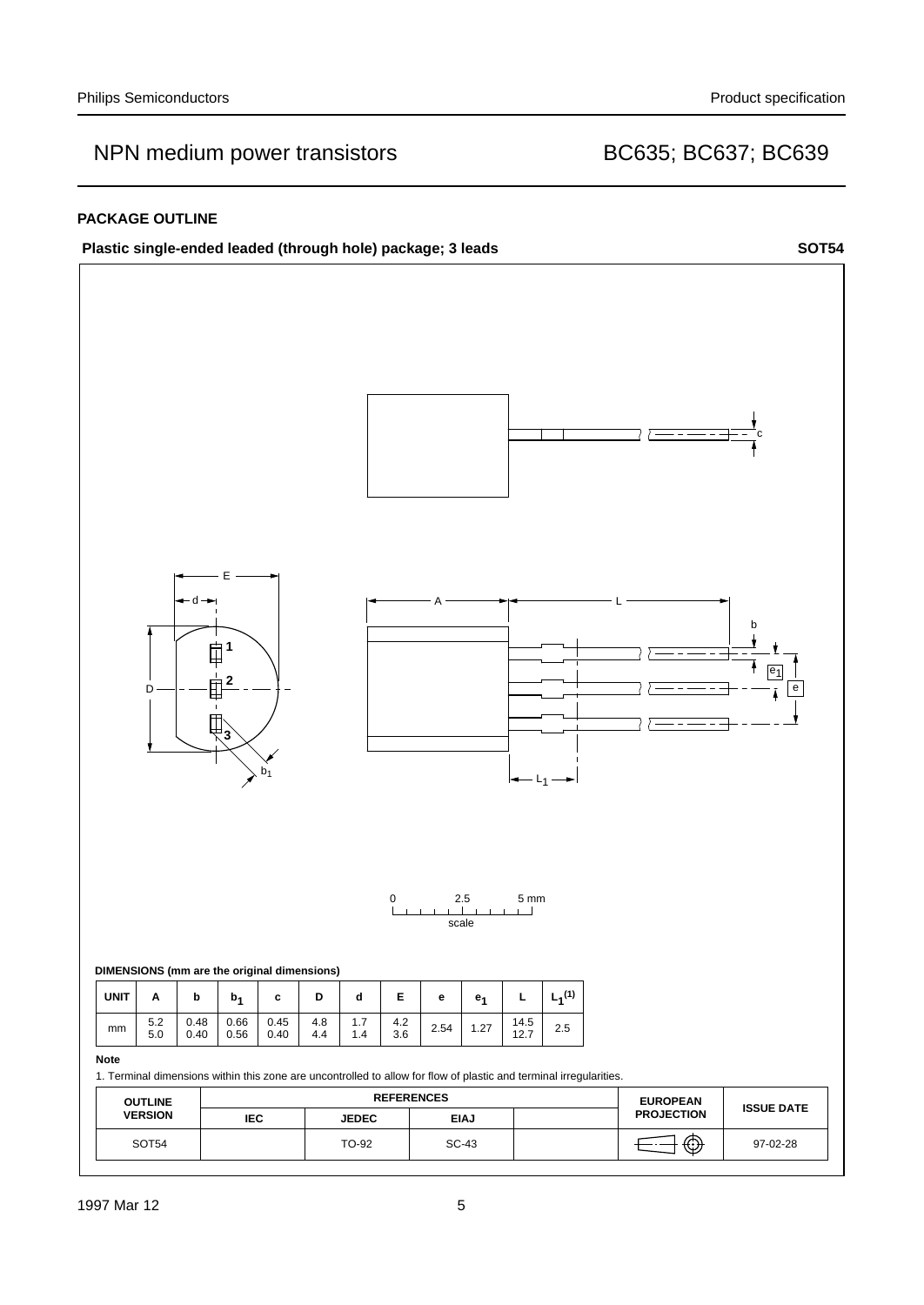#### **DEFINITIONS**

| <b>Data Sheet Status</b>                                                                                                                                                                                                                                                                                                                                                                                                                                           |                                                                                       |  |  |  |
|--------------------------------------------------------------------------------------------------------------------------------------------------------------------------------------------------------------------------------------------------------------------------------------------------------------------------------------------------------------------------------------------------------------------------------------------------------------------|---------------------------------------------------------------------------------------|--|--|--|
| Objective specification                                                                                                                                                                                                                                                                                                                                                                                                                                            | This data sheet contains target or goal specifications for product development.       |  |  |  |
| Preliminary specification                                                                                                                                                                                                                                                                                                                                                                                                                                          | This data sheet contains preliminary data; supplementary data may be published later. |  |  |  |
| Product specification                                                                                                                                                                                                                                                                                                                                                                                                                                              | This data sheet contains final product specifications.                                |  |  |  |
| <b>Limiting values</b>                                                                                                                                                                                                                                                                                                                                                                                                                                             |                                                                                       |  |  |  |
| Limiting values given are in accordance with the Absolute Maximum Rating System (IEC 134). Stress above one or<br>more of the limiting values may cause permanent damage to the device. These are stress ratings only and operation<br>of the device at these or at any other conditions above those given in the Characteristics sections of the specification<br>is not implied. Exposure to limiting values for extended periods may affect device reliability. |                                                                                       |  |  |  |
| <b>Application information</b>                                                                                                                                                                                                                                                                                                                                                                                                                                     |                                                                                       |  |  |  |
| Where application information is given, it is advisory and does not form part of the specification.                                                                                                                                                                                                                                                                                                                                                                |                                                                                       |  |  |  |

### **LIFE SUPPORT APPLICATIONS**

These products are not designed for use in life support appliances, devices, or systems where malfunction of these products can reasonably be expected to result in personal injury. Philips customers using or selling these products for use in such applications do so at their own risk and agree to fully indemnify Philips for any damages resulting from such improper use or sale.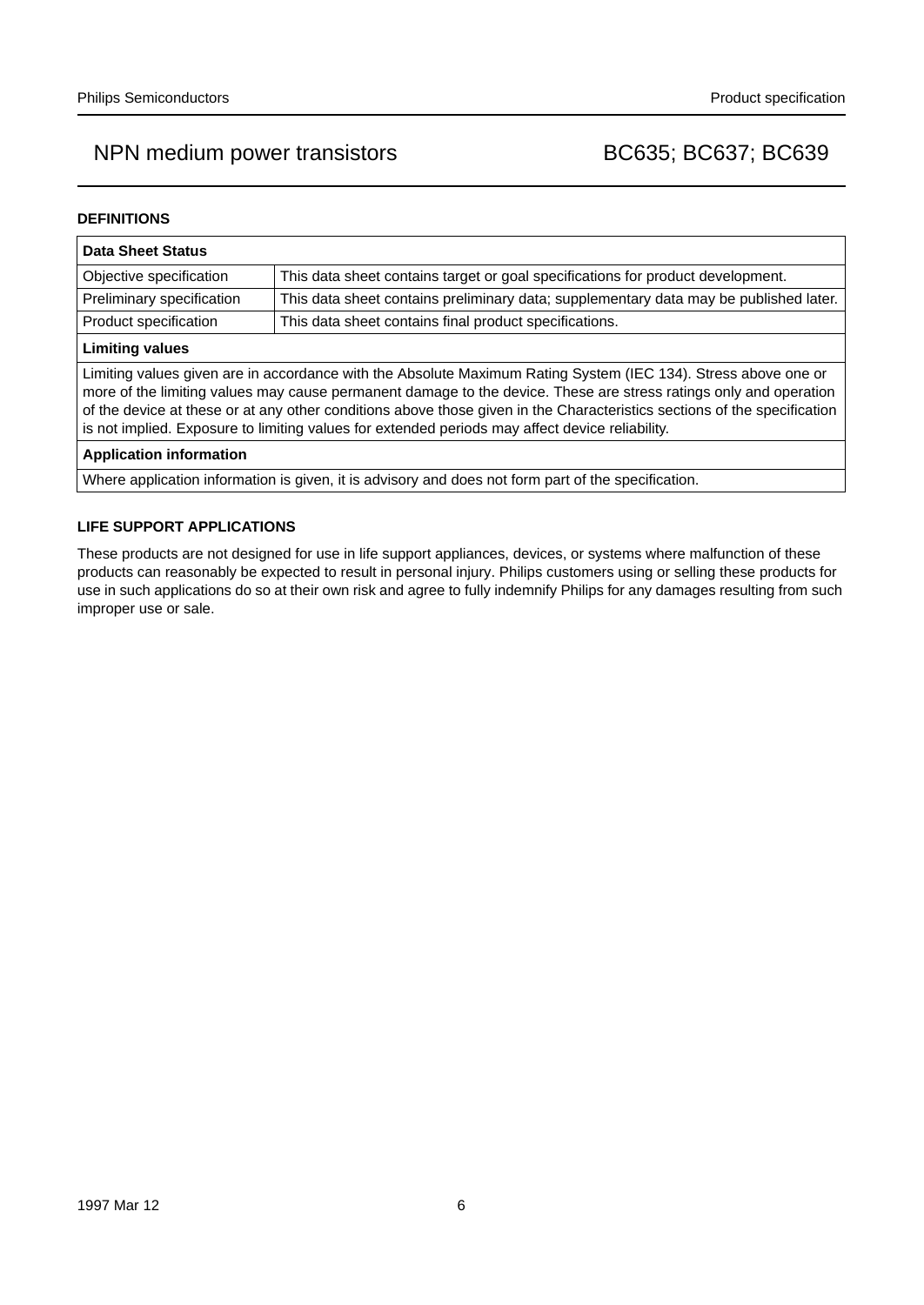**NOTES**